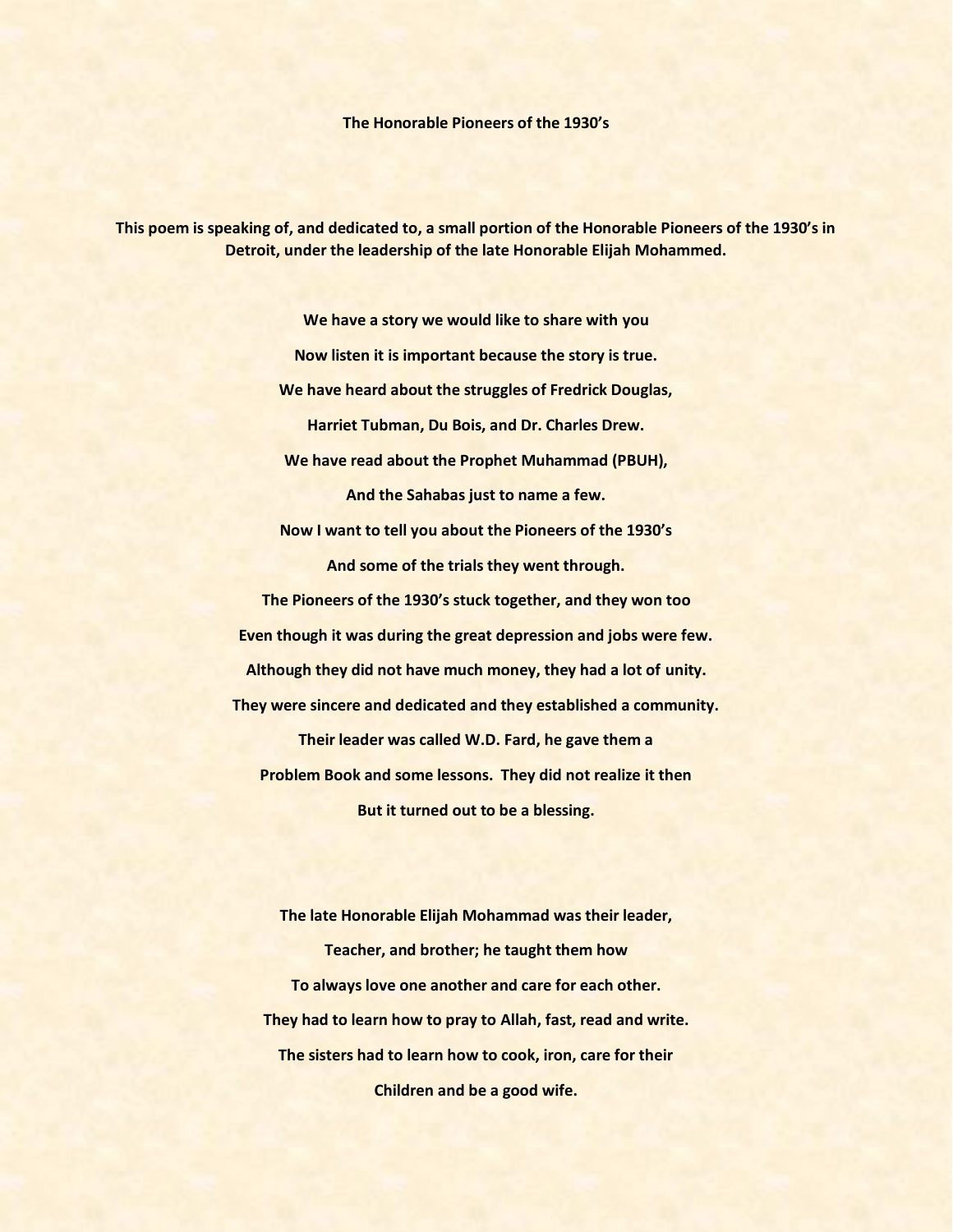**Now the brothers had to learn to do the same. They had to Support and protect their family also write the letter To receive the family name.**

**They all worked in the Mission, and as time went by, The sisters were in the MGT class and the brothers the FOI. Allah was preparing them for a mighty Flight To bring them out of darkness into the Light. They stuck together, they walked for miles and miles In all kinds of weather. They walked from door to door of the Muslim's homes**

**Just to get a penny.**

**Sometimes they would get one sometimes they would not get any. Now over the years things began to change; They worked to have a school and an honorable name. Time went by some were shot, beaten, killed, mutilated and some Left lame; in spite of all these hardships They never received any fame.**

**When their leaders and teachers were jailed, They demonstrated in peace they wanted the officials to know They wanted their leaders released. But they did not lose heart. They did not let anything keep them apart. The Pioneers fought back the oppressors and the notorious And Allah blessed them to become victorious. There is no doubt about it they have paid a great price, Some have even paid with their very own life.**